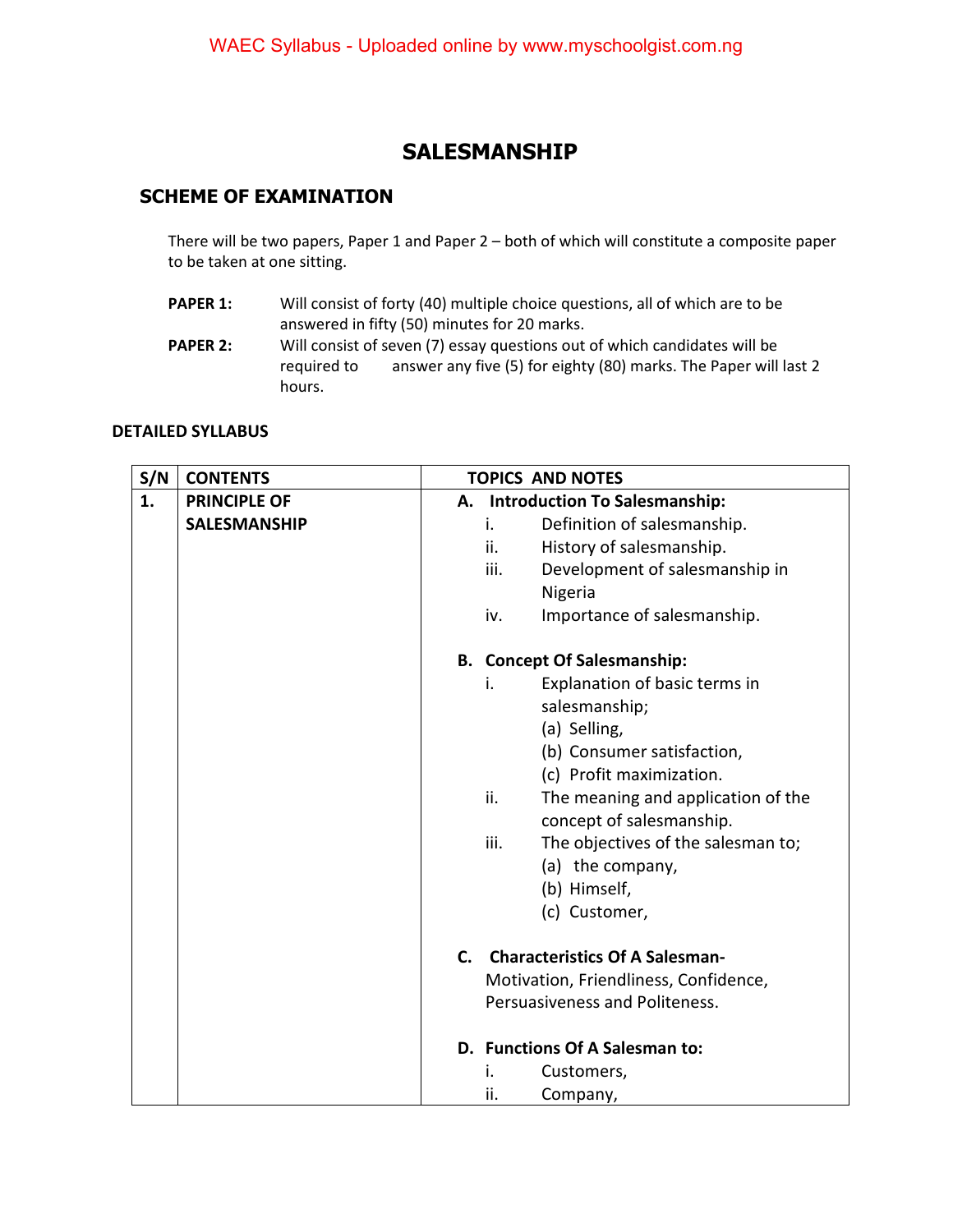|    |                              | iii.            | Government,                                   |
|----|------------------------------|-----------------|-----------------------------------------------|
|    |                              | iv.             | Public or its environment.                    |
|    |                              |                 |                                               |
|    |                              |                 | E. Salesmanship And Marketing:                |
|    |                              | i.              | The relationship between                      |
|    |                              |                 | salesmanship and marketing,                   |
|    |                              | ii.             | The differences between salesmanship          |
|    |                              |                 | and marketing,                                |
|    |                              | iii.            | The skills needed in salesmanship.            |
|    |                              |                 | F. Job/ Career Opportunities In Salesmanship: |
|    |                              | i.              | Relevance of salesmanship as a course         |
|    |                              |                 | of study                                      |
|    |                              | ii.             | Self reliance/employment                      |
|    |                              |                 | G. Types Of Salesman:                         |
|    |                              | i.              | Industrial Salesman,                          |
|    |                              | ii.             | Sales Representative/ marketing               |
|    |                              |                 | Representative                                |
|    |                              | iii.            | Retail salesman,                              |
|    |                              | iv.             | Wholesale Salesman,                           |
|    |                              | v.              | Functions of each type.                       |
| 2. | <b>SALES MANAGEMENT</b>      |                 | A. Sales management:                          |
|    |                              | i.              | Definition of sales management,               |
|    |                              | ii.             | Roles and techniques of a sales               |
|    |                              |                 | manager,                                      |
|    |                              | iii.            | Sales decisions,                              |
|    |                              | iv.             | Factors affecting sales,                      |
|    |                              | v.              | Company objectives and sales force            |
|    |                              |                 | decision,                                     |
|    |                              | vi.             | Roles of sales force.                         |
|    |                              |                 | <b>B.</b> Sales Forecasting:                  |
|    |                              | i.              | Definition of sales forecast,                 |
|    |                              | ii.             | Methods of sales forecasting,                 |
|    |                              | iii.            | Uses and users of sales forecasting,          |
|    |                              | iv.             | Advantages and Disadvantages of               |
|    |                              |                 | Sales forecasting,                            |
|    |                              | v.              | Meaning of market survey,                     |
|    |                              | vi.             | Importance of market survey to                |
|    |                              |                 | salesman and producer.                        |
| 3. | <b>ADVERTISING AND SALES</b> | A. Advertising: |                                               |
|    | <b>PROMOTION</b>             | i.              | Definition,                                   |
|    |                              | ii.             | Types of advertising                          |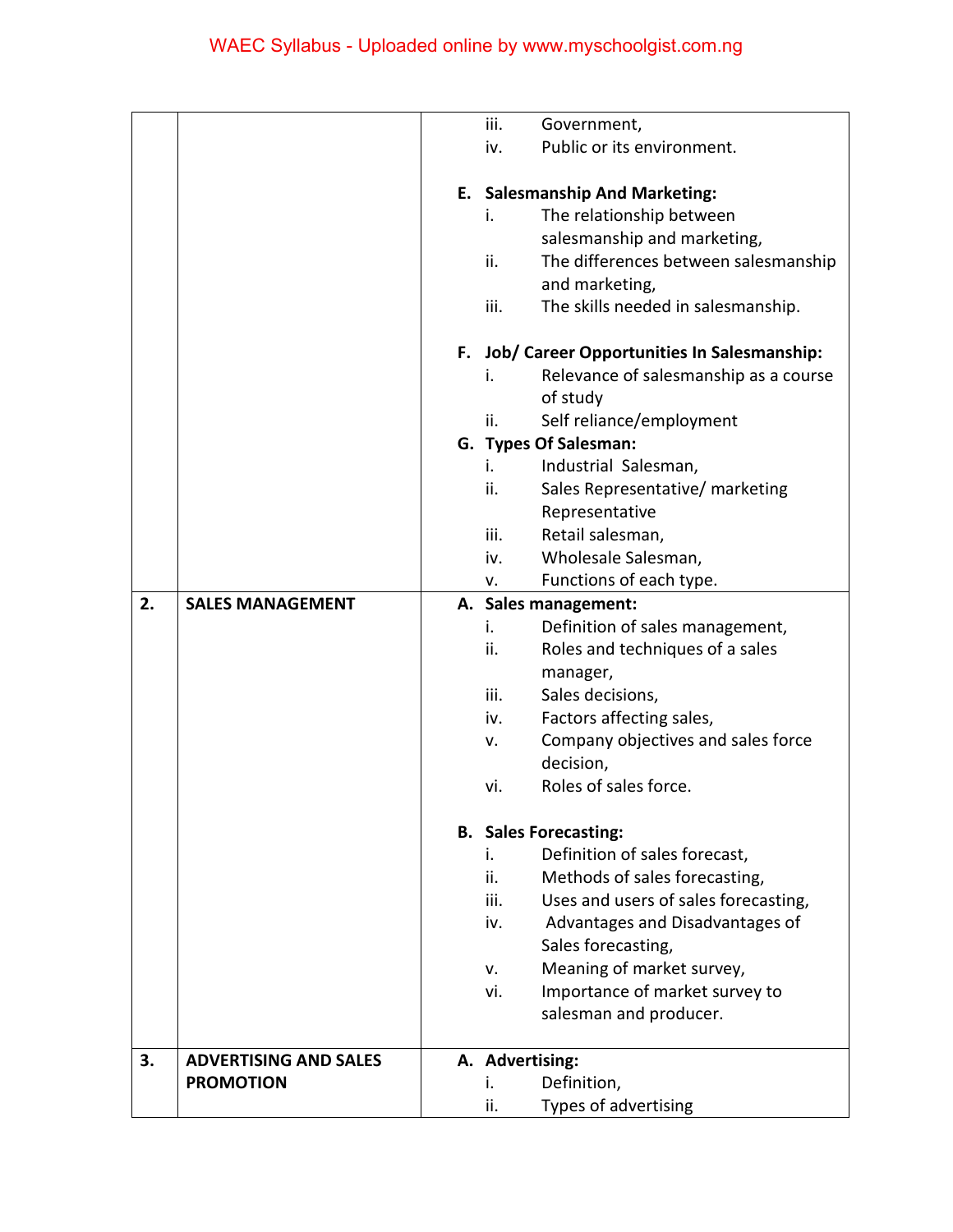|    |                           |      | iii.              | Types of advertising media,           |
|----|---------------------------|------|-------------------|---------------------------------------|
|    |                           |      | iv.               | Advantages and disadvantages          |
|    |                           |      | v.                | Reasons for advertising to the        |
|    |                           |      |                   | company and the salesman.             |
|    |                           |      |                   | <b>B. Communication Process:</b>      |
|    |                           |      | i.                | Definition,                           |
|    |                           |      | ii.               | Means,                                |
|    |                           |      | iii.              | Importance of communication to        |
|    |                           |      |                   | salesman.                             |
|    |                           |      | iv.               | Barriers in communication.            |
|    |                           |      |                   |                                       |
|    |                           |      |                   | C. Branding And Packaging:            |
|    |                           |      | i.                | Definition of Branding and Packaging, |
|    |                           |      | ii.               | Types,                                |
|    |                           |      | iii.              | Importance,                           |
|    |                           |      | iv.               | Advantages and disadvantages.         |
|    |                           |      |                   | D. Promotion:                         |
|    |                           |      | i.                | Definition,                           |
|    |                           |      | ii.               | <b>Types</b>                          |
|    |                           |      | iii.              | Sales Incentives                      |
|    |                           |      |                   | (a) Gift items,                       |
|    |                           |      |                   | (b) Discounts- Trade/ Cash, seasonal, |
|    |                           |      |                   | quantity                              |
|    |                           |      | iv.               | Importance of promotion to salesman   |
|    |                           |      | v.                | Advantages and disadvantages of       |
|    |                           |      |                   | promotion.                            |
| 4. | <b>PRICING AND DEMAND</b> |      | A. Pricing:       |                                       |
|    |                           | ι.   |                   | Definition,                           |
|    |                           | ii.  |                   | Importance of price fixing.           |
|    |                           | iii. |                   | Methods/Strategies used in price      |
|    |                           |      |                   | determination,                        |
|    |                           | iv.  |                   | Advantages and disadvantages of price |
|    |                           |      |                   | fixing.                               |
|    |                           | v.   |                   | Effect of price changes and customers |
|    |                           |      |                   | behaviour                             |
|    |                           | vi.  |                   | Problems of pricing.                  |
|    |                           |      | <b>B.</b> Demand: |                                       |
|    |                           | i.   |                   | Meaning and types,                    |
|    |                           | ii.  |                   | Factors affecting demand,             |
|    |                           | iii. |                   | Laws of demand,                       |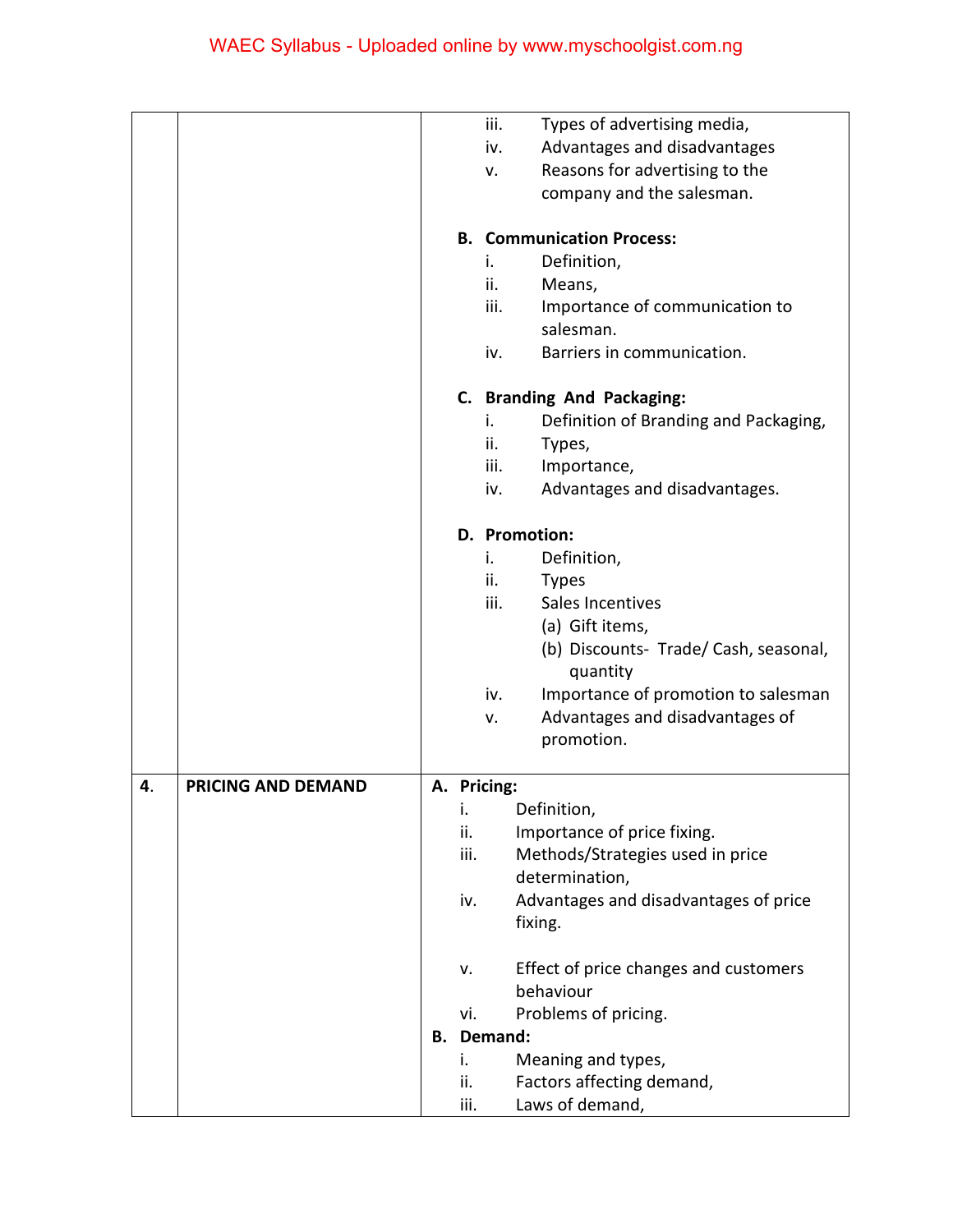|    |                           |                                | iv.           | Effects of a change in demand,                  |
|----|---------------------------|--------------------------------|---------------|-------------------------------------------------|
|    |                           |                                | v.            | Market forces and pricing.                      |
|    |                           |                                |               |                                                 |
|    |                           |                                | C. Cost Base: |                                                 |
|    |                           |                                | i.            | Definition of cost,                             |
|    |                           |                                | ii.           | Types of cost,                                  |
|    |                           |                                | iii.          | Differences between types of cost.              |
|    |                           |                                | iv.           | Determinant of cost,                            |
|    |                           |                                | V.            | Theory of cost                                  |
|    |                           |                                | vi.           | Analysis/ Calculation of cost and profit.       |
|    |                           |                                |               |                                                 |
|    |                           |                                | D. Discounts: |                                                 |
|    |                           |                                | i.            | Definition,                                     |
|    |                           |                                | ii.           | Types,                                          |
|    |                           |                                | iii.          | Importance and reasons for giving               |
|    |                           |                                |               | discounts to customers,                         |
|    |                           |                                | iv.           | Differences between the various types of        |
|    |                           |                                |               | discounts.                                      |
|    |                           |                                |               |                                                 |
| 5. | <b>CONSUMER BEHAVIOUR</b> |                                |               | A. Consumer:                                    |
|    |                           |                                | i.            | Definition,                                     |
|    |                           |                                | ii.           | Meaning of consumer market,                     |
|    |                           |                                | iii.          | Meaning of consumer behavior,                   |
|    |                           |                                | iv.           | Factor affecting consumer buying                |
|    |                           |                                |               | behavior                                        |
|    |                           |                                | v.            | Types of buying decision,                       |
|    |                           |                                |               |                                                 |
|    |                           | <b>Decision Process:</b><br>В. |               |                                                 |
|    |                           |                                | i.            | Meaning,                                        |
|    |                           |                                | ii.           | Relationship between decision process           |
|    |                           |                                |               | and sales,                                      |
|    |                           |                                | iii.          | Method of decision process,                     |
|    |                           |                                | iv.           | Hierarchy of needs                              |
|    |                           |                                |               | (a) Psychological needs,                        |
|    |                           |                                |               | (b) Sociological needs,                         |
|    |                           |                                | v.            | Factor affecting consumer decision              |
|    |                           |                                |               | making                                          |
|    |                           |                                | vi.           | Effect of consumer decision on sales,           |
|    |                           |                                | vii.          | Reasons for consumer decision                   |
|    |                           |                                | viii.         | Problems associated with consumer               |
|    |                           |                                |               | decision process.                               |
|    |                           |                                |               |                                                 |
|    |                           | C.                             |               | <b>Environmental Factors Affecting Consumer</b> |
|    |                           |                                |               | <b>Behaviour:</b>                               |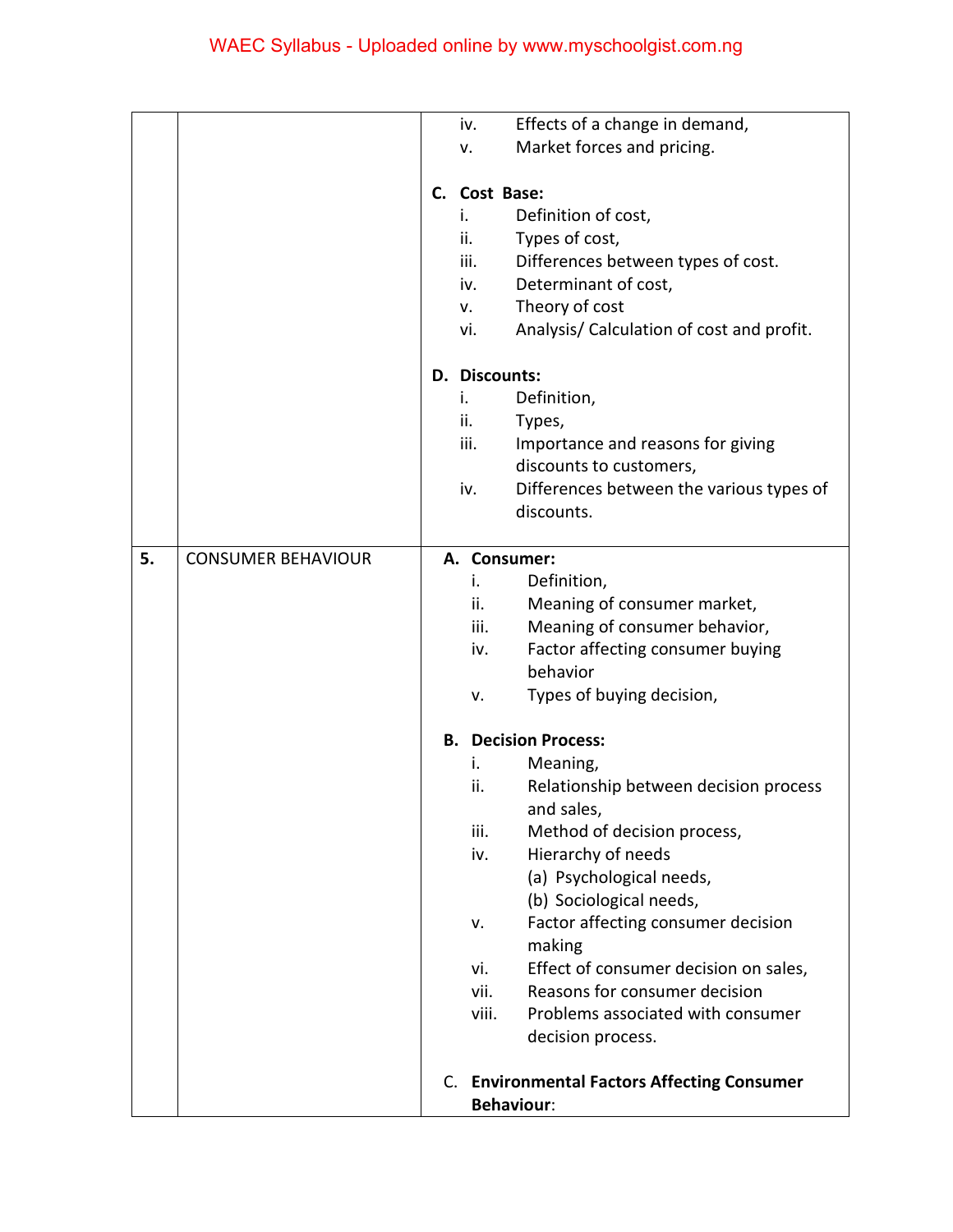|  | i.   | Sociological factors:                     |
|--|------|-------------------------------------------|
|  |      | (a) Urban and Rural community,            |
|  |      | (b) Family income,                        |
|  |      | (c) Occupation,                           |
|  |      | (d) Education,                            |
|  |      | (e) Age,                                  |
|  |      | (f) Sex,                                  |
|  |      | (g) Race/ Nationality,                    |
|  |      | (h) Religion/culture,                     |
|  | ii.  | Characteristics of a conventional market, |
|  | iii. | Customer attitudes and behavior.          |
|  |      | D. Corporate Buying Behaviour:            |
|  | i.   | Meaning of Corporate/industrial buyer     |
|  | ii.  | <b>Factors that influence</b>             |
|  |      | corporate/industrial buying behaviour:    |
|  |      | (a) Quantity,                             |
|  |      | (b) Quality,                              |
|  |      | (c) Sources,                              |
|  |      | (d) Pricing,                              |
|  |      | (e) Delivery time.                        |
|  |      | E. Major Sale Influence:                  |
|  | i.   | Product quality,                          |
|  | ii.  | Price in relation to quality,             |
|  | iii. | Factors that stimulate sales,             |
|  | iv.  | Promotion influencing sales               |
|  | v.   | Corporate image                           |
|  | vi.  | Differences between price, product and    |
|  |      | promotion.                                |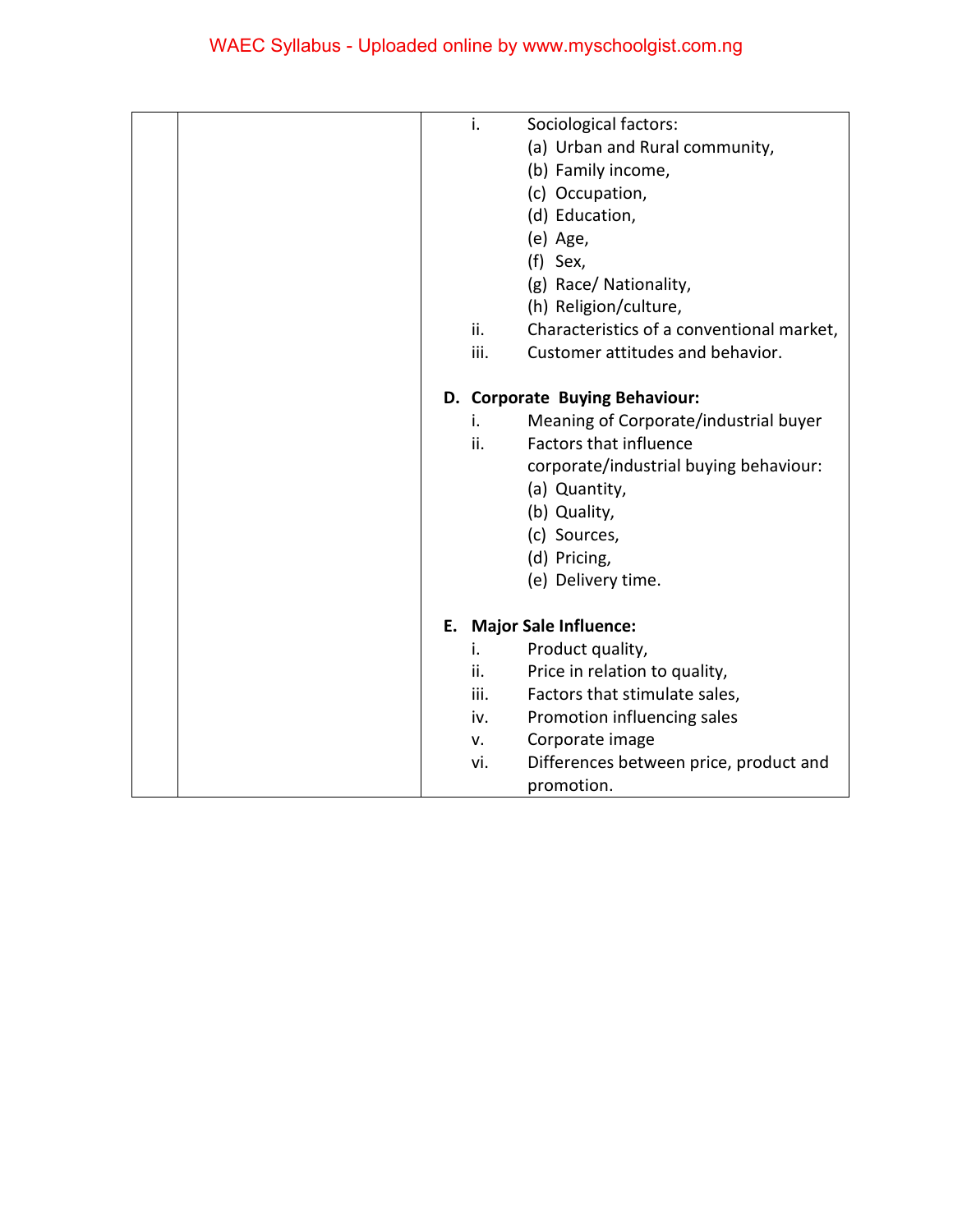| 6 | <b>DISTRIBUTION</b> |                                               |
|---|---------------------|-----------------------------------------------|
|   |                     | A. Channels of Distribution:                  |
|   |                     | Definition of distribution and channels<br>i. |
|   |                     | of distribution,                              |
|   |                     | Various channels of distribution,<br>ii.      |
|   |                     | iii.<br>Advantages and disadvantages of each  |
|   |                     | channels of distributions                     |
|   |                     | Problems,<br>iv.                              |
|   |                     | Factors affecting choice of channels<br>v.    |
|   |                     | distribution.                                 |
|   |                     | C. Retailer:                                  |
|   |                     | Definition,<br>i.                             |
|   |                     | ii.<br><b>Functions</b>                       |
|   |                     | iii.<br>Advantages of retailership to         |
|   |                     | (a) The producer                              |
|   |                     | (b) The customer                              |
|   |                     |                                               |
|   |                     |                                               |
|   |                     | D. Wholesaler:                                |
|   |                     | Definition,<br>i.                             |
|   |                     | ii.<br>Types,<br>iii.<br><b>Functions to</b>  |
|   |                     | (a) The producer,                             |
|   |                     | (b) The consumer,                             |
|   |                     | Advantages and disadvantages of<br>iv.        |
|   |                     | wholesale trade                               |
|   |                     |                                               |
|   |                     | E. Warehousing:                               |
|   |                     | Meaning,<br>i.                                |
|   |                     | ii.<br>Types,                                 |
|   |                     | iii.<br>Advantages and Disadvantages.         |
|   |                     | F. Consumer Co-operative Societies:           |
|   |                     | Definition,<br>i.                             |
|   |                     | ii.<br>Types,                                 |
|   |                     | iii.<br>History of consumer co-operative      |
|   |                     | societies,                                    |
|   |                     | Functions of co-operative society to<br>iv.   |
|   |                     | their member and the economy.                 |
|   |                     | Advantages and disadvantages.<br>v.           |
|   |                     |                                               |
|   |                     |                                               |
|   |                     |                                               |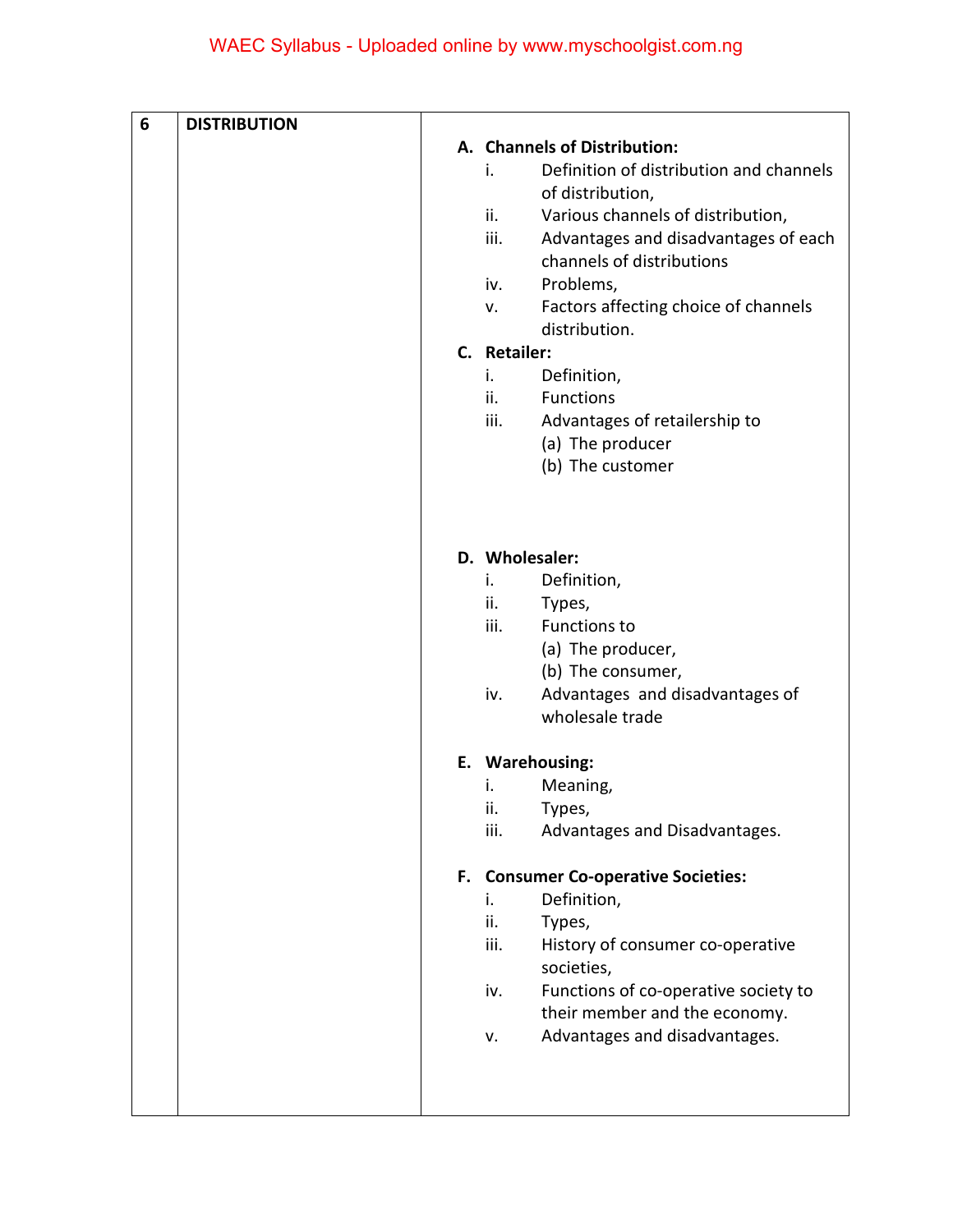| 7. | <b>INTERNATIONAL TRADE</b> | A. Export trade and Import Trade:<br>Definitions,<br>i.            |
|----|----------------------------|--------------------------------------------------------------------|
|    |                            | ii.<br>Types,                                                      |
|    |                            | iii.<br>Advantages and disadvantages                               |
|    |                            | Role of a salesman in import and export<br>iv.                     |
|    |                            | trade,                                                             |
|    |                            | Differences between import trade and<br>v.                         |
|    |                            | export trade.<br>Barriers to international trade.<br>vi.           |
|    |                            |                                                                    |
|    |                            | B. Basic concepts and documents used in import                     |
|    |                            | and export trade:                                                  |
|    |                            | Definition of documents;<br>i.                                     |
|    |                            | ii.<br>Types of documents;                                         |
|    |                            | Uses of each document;<br>iii.<br>Examples of the document;<br>iv. |
|    |                            | Explanation of the concepts:<br>v.                                 |
|    |                            | (a) Principle of comparative advantages,                           |
|    |                            | (b) Terms of trade,                                                |
|    |                            | (c) Terms of payment,                                              |